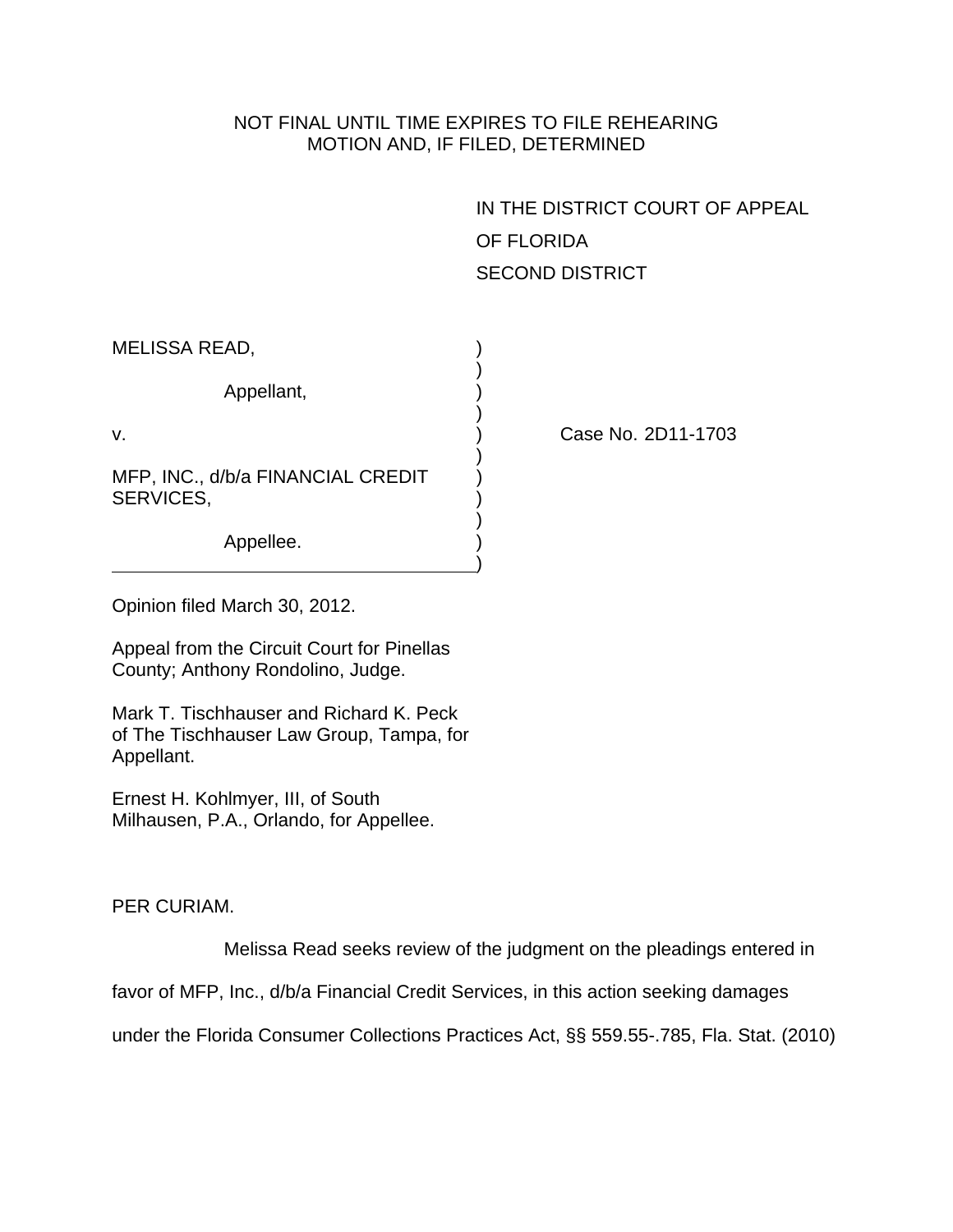(FCCPA). Because Read has not stated and cannot state a valid claim under the

FCCPA, we affirm.

In her complaint against MFP, Read alleged that MFP left two messages

on her answering machine. The first message stated:

Message is for Melissa Read. Please contact Pam. 727- 462-9711 extension 515. This is regarding a very important matter and our office will be open til six.

The second message stated:

This message is for Melissa Read. Please contact Corey at 727-449-0505, extension is 510, for a very important personal business matter, not a sales call, and our office is open today til six. Thank you.

Neither of these messages identified the caller as MFP nor did either indicate that the

calls were part of an attempt to collect a debt by a consumer debt collector.

Read's complaint alleged that MFP violated the FCCPA when it left these

messages because it failed to provide meaningful disclosure of the caller's identity. She asserted that this constituted a violation of section 559.72(7), which prohibits a consumer debt collector from engaging in "conduct which can reasonably be expected to abuse or harass the debtor." Alternatively, Read alleged that MFP's messages violated section 559.72(9), which prohibits a consumer debt collector from attempting to collect a debt when the debt is not legitimate or from "assert[ing] the existence of some other legal right when such person knows that the right does not exist."

 The trial court concluded that MFP was not required to affirmatively disclose its identity under any provision of the FCCPA and that neither of MFP's messages asserted the existence of any legal right that did not exist. Based on these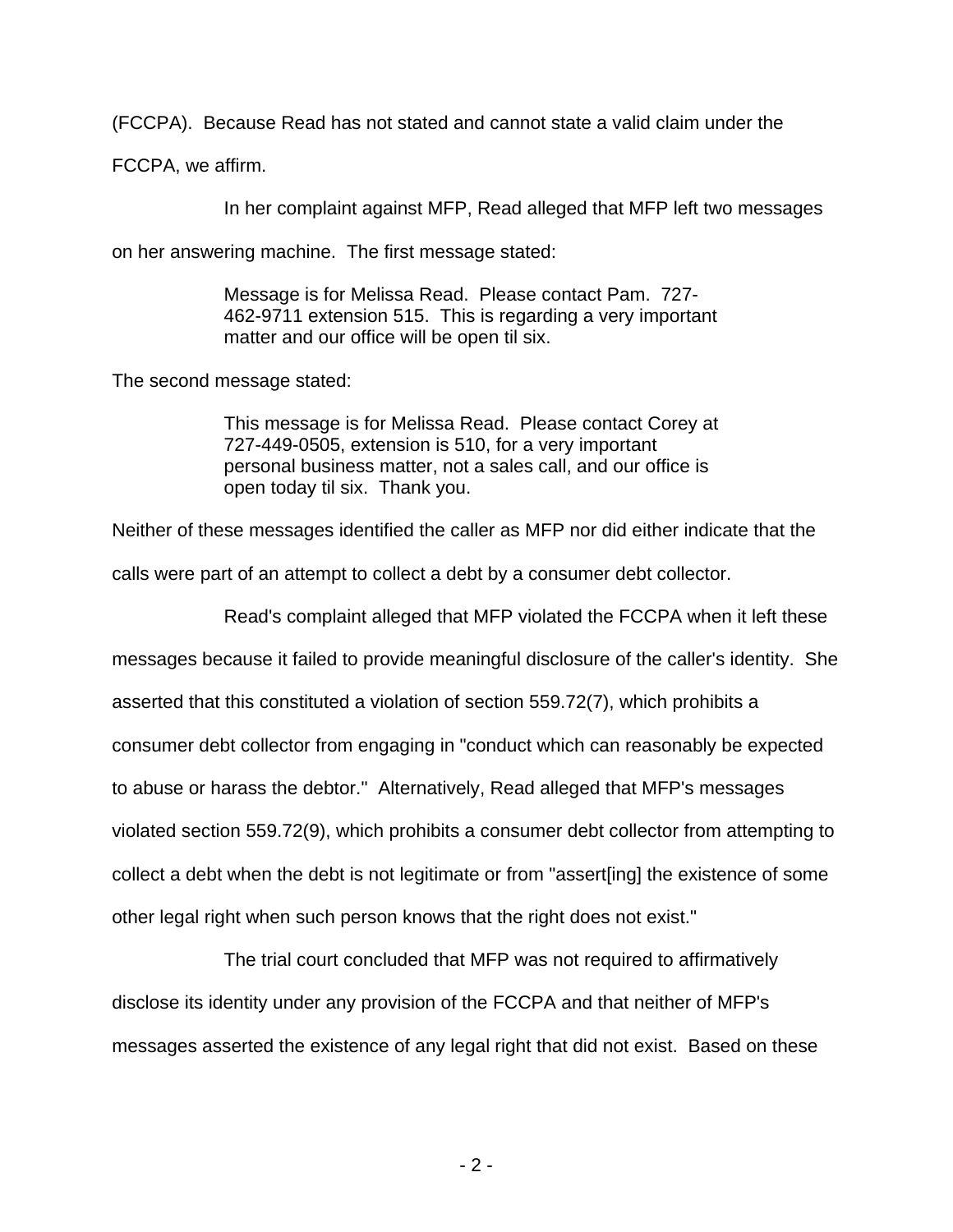conclusions, it entered judgment on the pleadings in favor of MFP. Read now seeks review of that ruling.

 In Florida, consumer debt collection practices are regulated by both the FCCPA and the federal Fair Debt Collection Practices Act, 15 U.S.C. §§ 1692-1692p (FDCPA). Both acts generally apply to the same types of conduct, and Florida courts must give "great weight" to federal interpretations of the FDCPA when interpreting and applying the FCCPA. § 559.77(5). However, the FDCPA and the FCCPA are not identical, and a violation of one act does not automatically constitute a violation of the other. See Beeders v. Gulf Coast Collection Bureau, Inc., No. 8:09-cv-00458-EAK-AEP, 2010 WL 2696404, at \*6 (M.D. Fla. July 6, 2010) (holding that "[t]here are intentional differences between the FDCPA and FCCPA, and a violation of the federal statute does not automatically constitute a violation of the state statute in situations where the FCCPA is distinguishable"), aff'd, 432 F. App'x. 918 (11th Cir. 2011). Because the provisions of the two acts are not fungible, a consumer seeking to recover damages under either the FDCPA or the FCCPA must allege and prove a violation of the provisions of the act actually sued upon.

 In this case, Read contends that MFP violated the FCCPA by failing to provide meaningful disclosure of its identity in both of the messages. However, Read points to no provision of the FCCPA that requires such disclosure. Under section 559.72(15), a consumer debt collector may not "[r]efuse to provide adequate identification of herself or himself or her or his employer or other entity whom she or he represents if requested to do so by a debtor from whom she or he is collecting or attempting to collect a consumer debt." (Emphasis added.) But Read did not allege—

- 3 -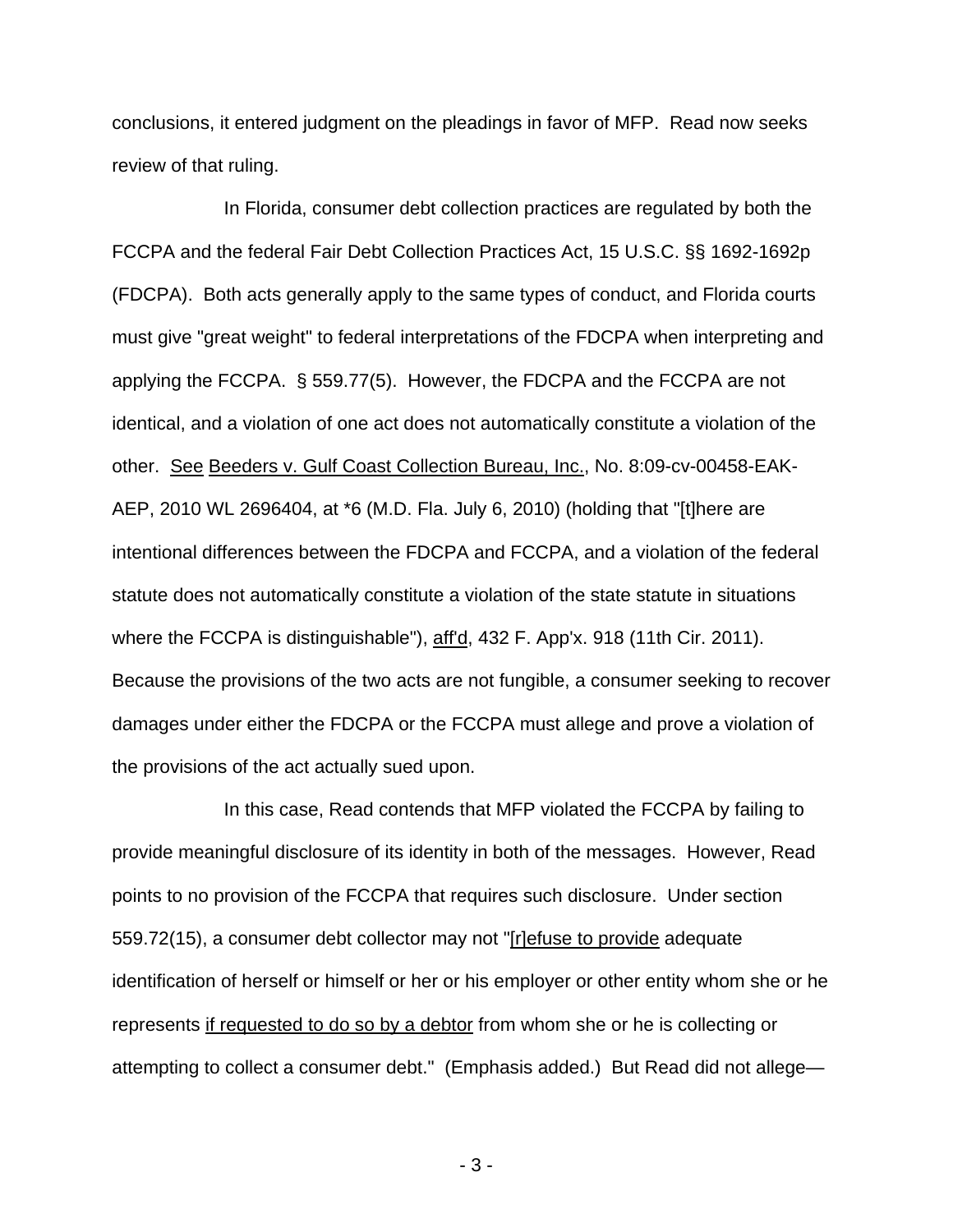nor could she allege—that MFP refused any request to provide identifying information. Thus, Read did not—and cannot—allege a violation of section 559.72(15).

 In her complaint, Read cited to two provisions of the FDCPA that she contended supported her allegations against MFP: 15 U.S.C. § 1692d(6), which prohibits consumer debt collectors from placing "telephone calls without meaningful disclosure of the caller's identity," and 15 U.S.C. § 1692e(11), which requires a consumer debt collector to disclose in both the initial and all subsequent communications with the debtor that he or she is attempting to collect a debt. However, Read specifically alleged in her complaint that she was not asserting a claim under the FDCPA. Thus, while Read may arguably have alleged a violation of the FDCPA, $1$  she failed to allege a violation of the FCCPA—the act under which she actually sued. This failure was fatal to Read's complaint.

 Apparently recognizing this dilemma, Read alleged in her complaint that MFP's failure to provide identifying information in its messages violated either section 559.72(7) or section 559.72(9). Through a series of convoluted steps, Read argued that these two statutes, which clearly do not deal with what information a debt collector must impart when leaving an answering machine message for a debtor, nevertheless require

<u>.</u>

 $\sim$  1 We also note that both the FDCPA and the FCCPA prohibit a consumer debt collector from disclosing any information about the consumer's alleged debt, or the attempts at collection thereof, to any third party without the consumer's prior consent. See 15 U.S.C. §§ 1692c(b), 1692b(2); § 559.72(5), Fla. Stat. Any requirement that a debt collector identify itself as such in an answering machine message could result in a violation of these provisions if the answering machine is used by persons in addition to the alleged consumer debtor. While there are federal cases that hold that a consumer debt collector may not intentionally violate 15 U.S.C. § 1692d(6) in an effort to avoid violating 15 U.S.C. § 1692c(b), see, e.g., Edwards v. Niagara Credit Solutions, Inc., 584 F.3d 1350, 1353-54 (11th Cir. 2009), we decline to address this issue since Read did not bring her claim under the FDCPA.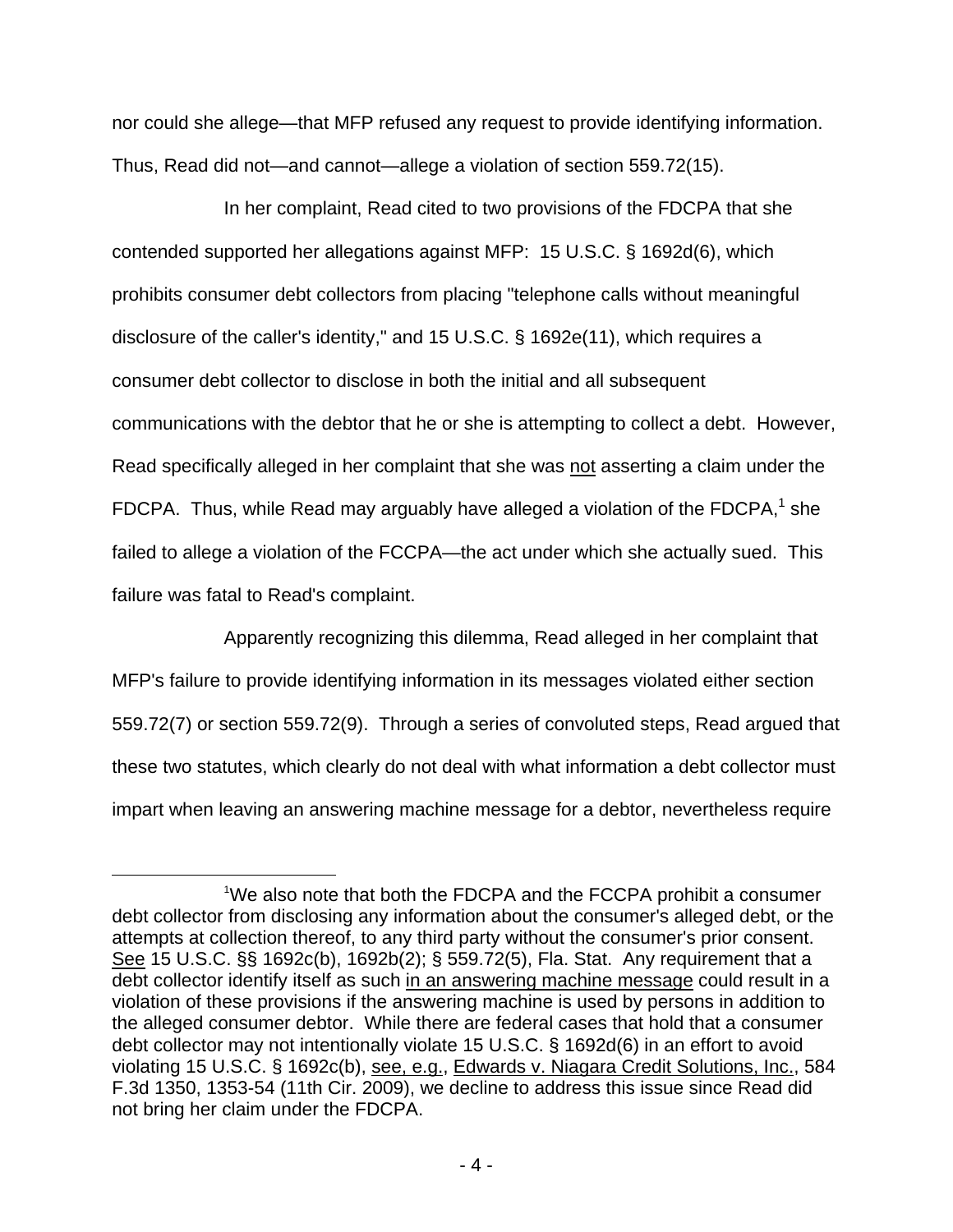consumer debt collectors to disclose information over and above what is set forth in section 559.72(15). We cannot agree with Read's argument because it violates longstanding principles of statutory construction.

 " '[I]t is a well settled rule of statutory construction . . . that a special statute covering a particular subject matter is controlling over a general statutory provision covering the same and other subjects in general terms.' " McDonald v. State, 957 So. 2d 605, 610 (Fla. 2007) (quoting Adams v. Culver, 111 So. 2d 665, 667 (Fla. 1959)); see also Sch. Bd. of Palm Beach Cnty. v. Survivors Charter Sch., Inc., 3 So. 3d 1220, 1233 (Fla. 2009) (noting that "specific statutes covering a particular subject area will control over a statute covering the same subject in general terms"). Here, section 559.72(15) specifically defines the circumstances under which a consumer debt collector must provide identifying information to a consumer in Florida when collection phone calls are made. Even assuming that Read could show that sections 559.72(7) and 559.72(9) cover this same subject, the specific provisions of section 559.72(15) would control.

 In addition, courts will not interpret a statute in such a way as to render portions of it meaningless. See, e.g., Am. Home Assurance Co. v. Plaza Materials Corp., 908 So. 2d 360, 366 (Fla. 2005). If section 559.72(7) and/or section 559.72(9) were interpreted to require a consumer debt collector to affirmatively disclose identifying information to a Florida consumer without a request from the consumer, this would render section 559.72(15), which requires the disclosure of this information only upon request, meaningless. We will not support such an interpretation. When, as here, the FCCPA contains a specific provision addressing the conduct at issue, a trial court may

- 5 -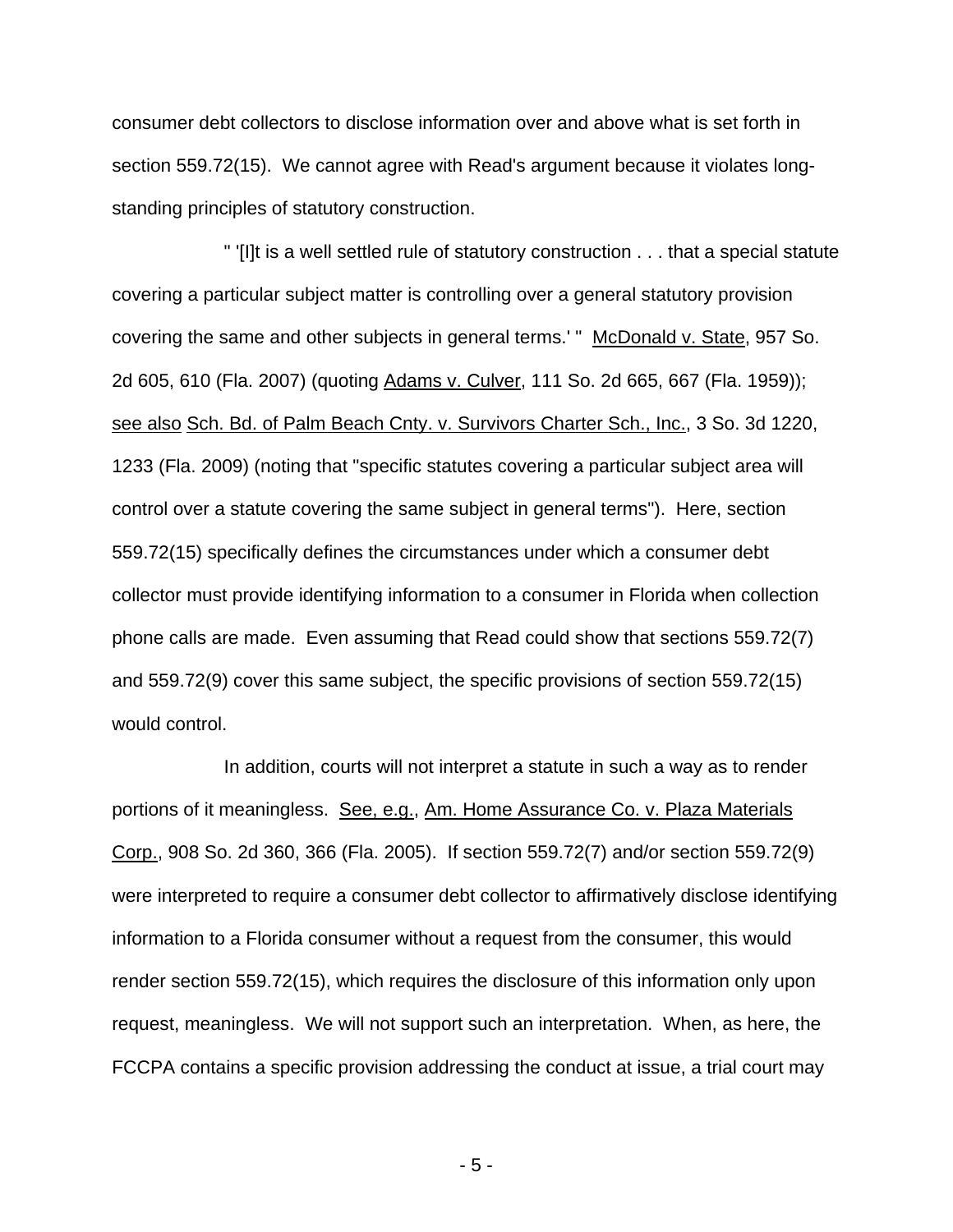not ignore the FCCPA's plain language. And while we recognize that a Florida consumer is entitled to the benefit of whichever statute has the more protective provisions—be it federal or Florida, see Clayton v. Bryan, 753 So. 2d 632, 634 (Fla. 5th DCA 2000)—the plaintiff must nevertheless bring his or her claim pursuant to the applicable statute.

 Moreover, Read's alternative assertion that MFP's messages violated section 559.72(9) is without merit. To show a violation of section 559.72(9), "it must be shown that a legal right that did not exist was asserted and that the person had actual knowledge that the right did not exist." Pollock v. Bay Area Credit Serv., LLC, No. 08- 61101-Civ, 2009 WL 2475167, at \*9 (S.D. Fla. Aug. 13, 2009) (emphasis added). Thus, for example, a plaintiff may establish a violation of section 559.72(9) by showing that the debt collector garnished wages in violation of the statutory requirements for garnishment, see Cliff v. Payco Gen. Am. Credits, Inc., 363 F.3d 1113, 1124 (11th Cir. 2004), or actively attempted to collect a debt when the debt collector knew that the consumer had filed for bankruptcy protection, cf. Bacelli v. MFP, Inc., 729 F. Supp. 2d 1328, 1337 (M.D. Fla. 2010), or attempted to collect postjudgment interest in an amount greater than the statutory rate, cf. N. Star Capital Acquisitions, LLC v. Krig, 611 F. Supp. 2d 1324, 1336-37 (M.D. Fla. 2009), or attempted to collect a debt that had already been satisfied, see Williams v. Streeps Music Co., 333 So. 2d 65, 67 (Fla. 4th DCA 1976). In each of those cases, the debt collector asserted specific legal rights concerning the collection of the debt at issue when it did not legally possess those rights.

 Here, Read did not and cannot point to any legal right that MFP asserted when it left the messages on her answering machine. A recorded message that does

- 6 -